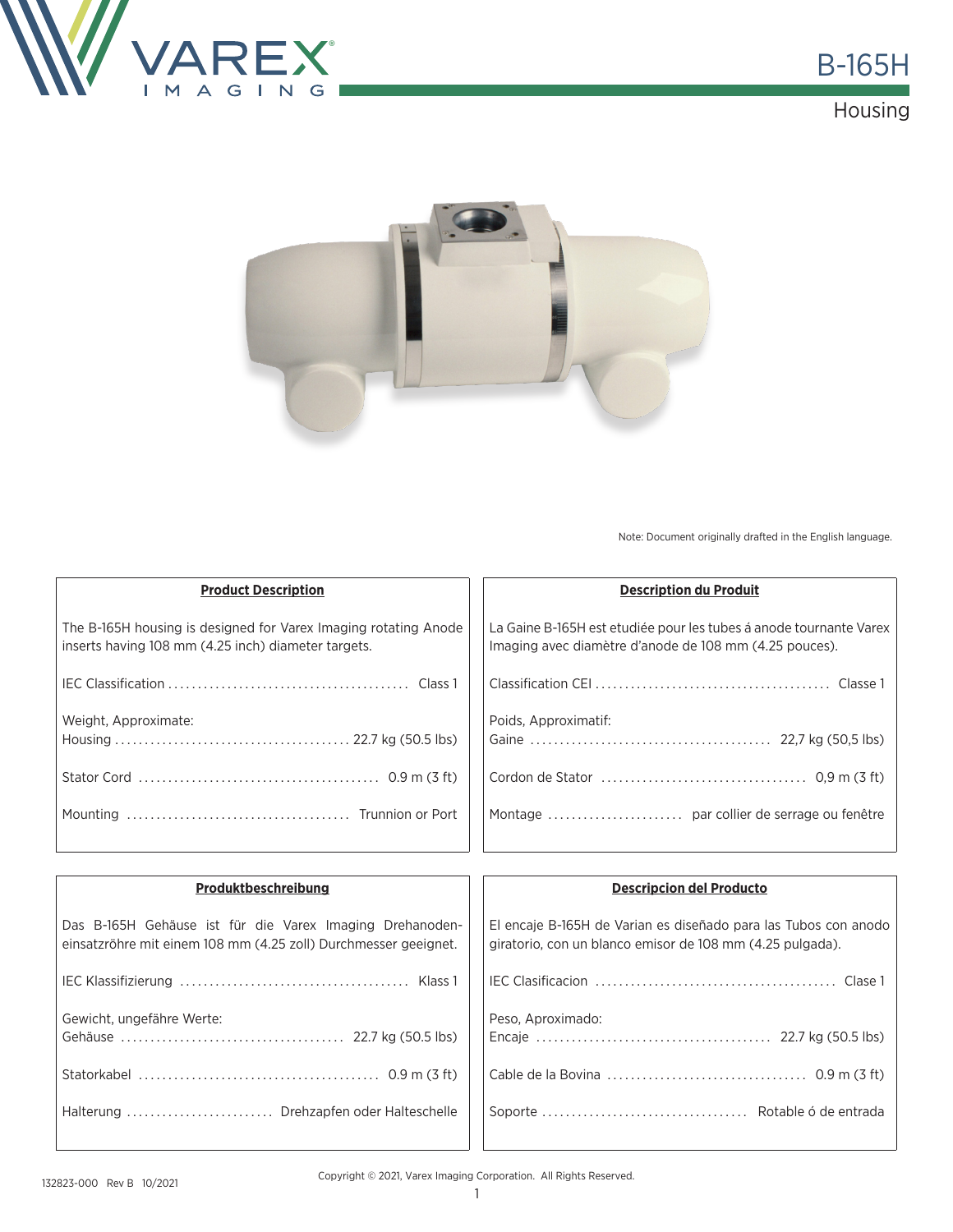

## **Product Description**

| <b>Grid Control Voltages</b><br>Typical Bias Voltage for Cutoff at 125 kV 3700 Vdc                                                                                                                                                                     |
|--------------------------------------------------------------------------------------------------------------------------------------------------------------------------------------------------------------------------------------------------------|
| Maximum X-ray Tube Assembly Heat Content  1,100 kJ (1,500 kHU)                                                                                                                                                                                         |
| Nominal Continuous Input Power<br>(max. housing temperature 78°C)<br>without air circulator 200 Watts (270 HU/sec) IEC 60613:2010<br>with air circulator 400 Watts (540 HU/sec) IEC 60613:2010<br>with HE-100  1000 Watts (1400 HU/sec) IEC 60613:2010 |
| X-ray tube assembly cooling is provided by ambient air flow.                                                                                                                                                                                           |
| X-Ray Tube Assembly                                                                                                                                                                                                                                    |
|                                                                                                                                                                                                                                                        |
| High Voltage Cable Receptacles  Per IEC 60526                                                                                                                                                                                                          |
| Loading Factors for Leakage Radiation  150 kV, 4 mA                                                                                                                                                                                                    |
|                                                                                                                                                                                                                                                        |
| 3 A @ 120 Vac or 30 Vdc max.                                                                                                                                                                                                                           |

#### **Produktbeschreibung**

| L LAMMINA 2011 CINNIIÀ                                                                                                                                                                                                                                               |
|----------------------------------------------------------------------------------------------------------------------------------------------------------------------------------------------------------------------------------------------------------------------|
|                                                                                                                                                                                                                                                                      |
| Gittersteuerspannungen<br>Typische Vorspannung für Abschaltung bei 125 kV  - 3700 Vdc                                                                                                                                                                                |
| Maximale Wärmespeicherkapazität des Strahlergehäuses                                                                                                                                                                                                                 |
| Kontinuierliche Eingangs-Nennleistung<br>(max. Gehäusetemperatur 78°C)<br>ohne Luftumlaufvorrichtung  200 Watt (270 HU/sec) IEC 60613:2010<br>mit Luftumlaufvorrichtung  400 Watt (540 HU/sec) IEC 60613:2010<br>mit HE-100  1000 Watts (1400 HU/sec) IEC 60613:2010 |
| Kühlung der Röntgenstrahlereinheit durch Umgebungsluft.                                                                                                                                                                                                              |
| Röntgenstrahlers                                                                                                                                                                                                                                                     |
| Hochspannungskabelbehälter  Pro IEC 60526                                                                                                                                                                                                                            |
|                                                                                                                                                                                                                                                                      |
| Temperaturgrenzen für Aufbewahrung und Transport  -20°C bis +75°C                                                                                                                                                                                                    |
| 3 A @ 120 Vac oder 30 Vdc max.                                                                                                                                                                                                                                       |
| Röntgenstrahlers (Entsprechen)  IEC 60601-2-28                                                                                                                                                                                                                       |

### **Description du Produit**

| Potentiel de controle de grille                                                                                                                                                                                                                                |
|----------------------------------------------------------------------------------------------------------------------------------------------------------------------------------------------------------------------------------------------------------------|
| Capacité Thermique Maximale de L'Ensemble Tube/Gaine                                                                                                                                                                                                           |
| Continue nominale Puissance d'entrée<br>(température maximale de la gaine à 78°C)<br>sans ventilateur  200 Watts (270 UC/sec) CEI 60613:2010<br>avec ventilateur  400 Watts (540 UC/sec) CEI 60613:2010<br>avec HE-100 1000 Watts (1400 HU/sec) CEI 60613:2010 |
| Le refroidissement de tube à rayon X est fourni par circulation d'air ambiant.                                                                                                                                                                                 |
| Ensemble Radiogène                                                                                                                                                                                                                                             |
| Receptacules de câble haute tension  Par CEI 60526                                                                                                                                                                                                             |
|                                                                                                                                                                                                                                                                |
| Limites de Température Pour le Transport et Pour L'Emmasinage                                                                                                                                                                                                  |
| 3 A à 120 Vca ou 30 V cc max.                                                                                                                                                                                                                                  |
| Ensemble Radiogène (Conformer aux)  CEI 60601-2-28                                                                                                                                                                                                             |

### **Descripcion del Producto**

| Voltaje de Rejillas Controlada<br>Voltaje controlado Tipico con interruptor a 125 kV 3700 Vdc<br>Maximo Calor Contenido Ensamblaje del Tubo de Rayos X<br>Potencia nominal de entrada continua<br>(temperatura máxima de la encaje 78°C)<br>Sin Circulador de aire  200 Watts (270 HU/sec) IEC 60613:2010<br>Con air circulado  400 Watts (540 HU/sec) IEC 60613:2010<br>Con HE-100  1000 Watts (1400 HU/sec) IEC 60613:2010<br>El Enfriamiento de la unidad radiógena es realizado por corriente de aire<br>ambiental.<br>Ensamblaje de Tubos de Rayos X<br>Filtración Permanente  0.7mm AI/75 kV IEC 60522/1999 |
|-------------------------------------------------------------------------------------------------------------------------------------------------------------------------------------------------------------------------------------------------------------------------------------------------------------------------------------------------------------------------------------------------------------------------------------------------------------------------------------------------------------------------------------------------------------------------------------------------------------------|
|                                                                                                                                                                                                                                                                                                                                                                                                                                                                                                                                                                                                                   |
|                                                                                                                                                                                                                                                                                                                                                                                                                                                                                                                                                                                                                   |
|                                                                                                                                                                                                                                                                                                                                                                                                                                                                                                                                                                                                                   |
|                                                                                                                                                                                                                                                                                                                                                                                                                                                                                                                                                                                                                   |
|                                                                                                                                                                                                                                                                                                                                                                                                                                                                                                                                                                                                                   |
|                                                                                                                                                                                                                                                                                                                                                                                                                                                                                                                                                                                                                   |
|                                                                                                                                                                                                                                                                                                                                                                                                                                                                                                                                                                                                                   |
| Temperatura Limitada de Almacen y Transporte  -20°C a +75°C                                                                                                                                                                                                                                                                                                                                                                                                                                                                                                                                                       |
| 3 A @ 120 Vac o 30 Vdc max.                                                                                                                                                                                                                                                                                                                                                                                                                                                                                                                                                                                       |
| Ensamblaje de Tubo de Rayos X (Conformarse de)  IEC 60601-2-28                                                                                                                                                                                                                                                                                                                                                                                                                                                                                                                                                    |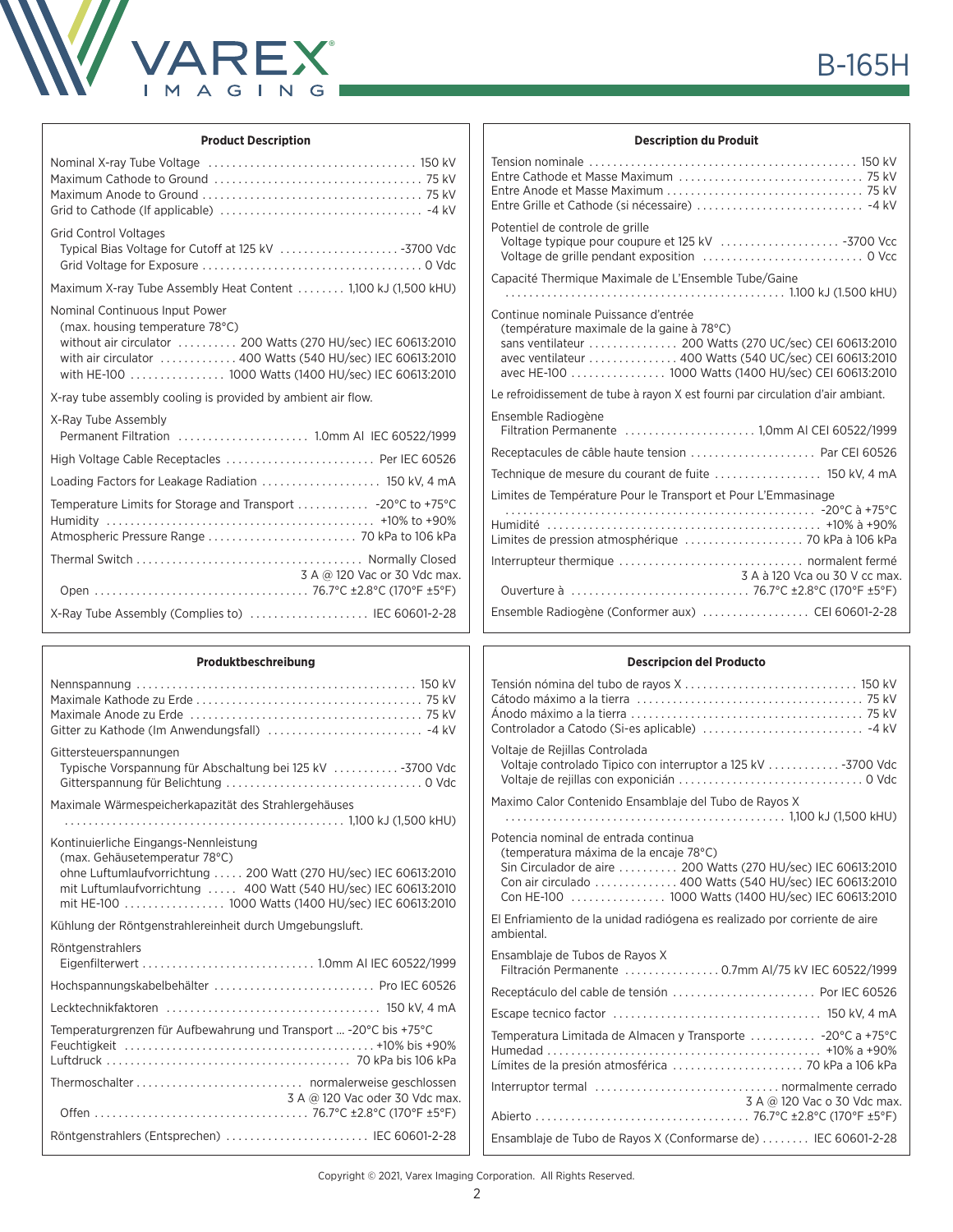

**B-165H** 

 $[25]$ 

 $1.00$ 

 $[191]$ <br>7.50

Dimensions are for reference only Les dimensions sont pour la référence seulement Maße sind als nur Referenz Las dimensiones están para la referencia solamente

**NOTE:**

CABLE RECEPTACLE 2 1/2 -20 UNF -2B THREAD

#### Housing Outline Drawing Dessin d' Encombrement de la Gaine Masszeichnungen für dss Gehäuse Esquema Detallado del Encaje

 $[70]$ 

 $2.75$ 







 $\frac{c}{\circ}$ Receptacle Key Cathode Receptacle Clef du Receptacle Receptacle du Cathode Hochspannungsbuchsen Kathode Stecktöpfe Llava del Receptaculo Receptaculo del Catodo **ANMERKUNG: REMARQUE:** REFERENCE DIMENSIONS ARE FOR LES INDICATIONS DIMENSIONNELLES 1. DIE REFRERENZMAßE SIND FÜR INFORMATION PURPOSES AND ARE SONT INFORMATATIVES ET NE SONT INFORMATIONSZWECKE GEDACHT. NOT REQUIRED FOR INSPECTION PAS REQUISES POUR L'INSPECTION. 2. LOCH MAßE OPTIONAL: 2. APERTURE SIZE OPTIONAL: 2. OUVERTURES POSSIBLES: 0,937 SQ./ 1,250 SQ. (2.38-3.18cm) 0.937 Sq. in. 1.250 Sq. in. 0,937 SQ. -1,250 SQ. (OU 2.38-3.18cm)

> 3. EMBOUT DE CABLES 2 1/2 -20 UNF -2B FILETS

S<br>O

3. HOCHSPANNUNGSBUCHSEN 2 1/2 -20 UNF -2B GEWINDE

#### **NOTA:** 1. LAS DIMENSIONES DEL ESQUEMA SON DE PURA INFORMACION ESTAS DIMENSIONES NO SON PARA INSECCION.

TAMAÑO DE LA RENDUA SON DE DOS OPCIONES 0,937 SQ. 1.250 SQ. ( 2.38-3.18cm)

3. CABLE DE RECEPTACULOS 2 1/2 -20 UNF -2B ROSCAS

Copyright © 2021, Varex Imaging Corporation. All Rights Reserved.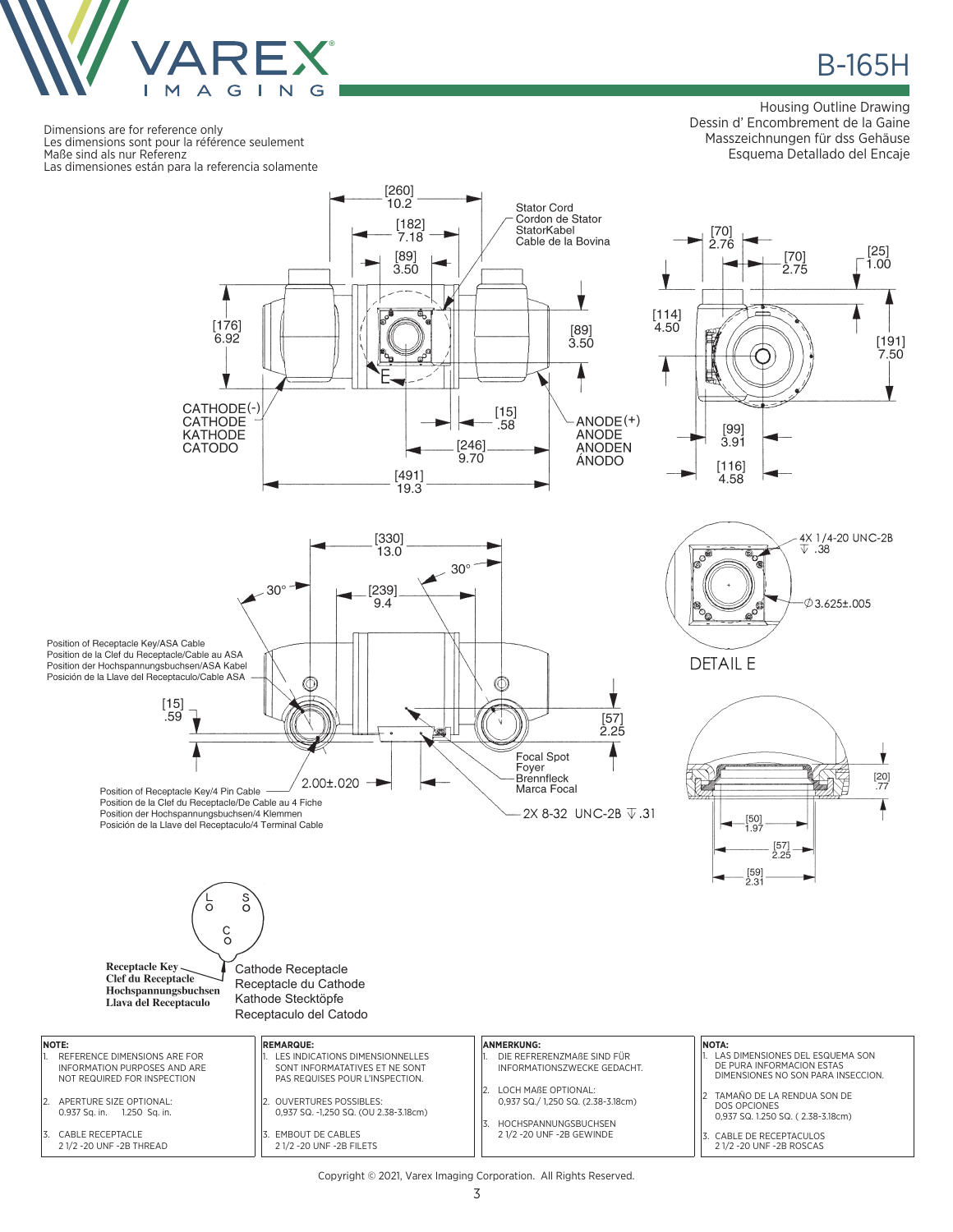

Stator Ratings and Characteristics Spécificités et Caractéristiques du Stator Statornennleistungen und Merkmale Caracteristicas y Clarificacion de la Bovina

# **Port Terminal Configuration**



| "R" Stators   | Stator "R"   | "R" Stator      | "R" Bovina     |             |
|---------------|--------------|-----------------|----------------|-------------|
| Black - White | Noir - Blanc | Schwarz - Weiss | Negro - Blanco | $16 \Omega$ |
| Black - Green | Noir - Vert  | Schwarz - Grün  | Negro - Verde  | $66 \Omega$ |
| Green - White | Vert - Blanc | Grün - Weiss    | Verde - Blanco | 50 $\Omega$ |
| 180 Hz Cap    | 180 Hz Cap   | 180 Hz Cap      | 180 Hz Cap     | 6 µF        |
| 60 Hz Cap     | 60 Hz Cap    | 60 Hz Cap       | 60 Hz Cap      | 30 µF       |
| "P" Stators   | Stator "P"   | "P" Stator      | "P" Bovina     |             |
| Black - White | Noir - Blanc | Schwarz - Weiss | Negro - Blanco | $16 \Omega$ |
| Black - Green | Noir - Vert  | Schwarz - Grün  | Negro - Verde  | $30\Omega$  |
| Green - White | Vert - Blanc | Grün - Weiss    | Verde - Blanco | 14 $\Omega$ |
| 180 Hz Cap    | 180 Hz Cap   | 180 Hz Cap      | 180 Hz Cap     | $10 \mu F$  |

| А  | White                | Common                     |
|----|----------------------|----------------------------|
|    | Blanc                | Neutre                     |
|    | Weiss                | Neutral                    |
|    | Blanco               | Común                      |
|    |                      |                            |
| B  | <b>Black</b>         | Phase                      |
|    | Noir                 | Phase                      |
|    | Schwarz              | Phase                      |
|    | Negro                | Fase                       |
|    |                      |                            |
| C  | Green                | <b>Phase Shift</b>         |
|    | Vert                 | Changement de Phase        |
|    | Grün                 | Hilfsphase                 |
|    | Verde                | Cambio de Fase del Estator |
|    |                      |                            |
| D  | Red                  | Insert center section      |
|    | Rouge                | le tube section centrale   |
|    | Rot                  | Rohre mittelteil           |
|    | Rojo                 | Tubo secciÓn sentral       |
|    |                      |                            |
| E. | Green/Yellow         | Housing Ground             |
|    | Vert/Jaune           | Masse de la Gaine          |
|    | Grün/Gelb            | Masse des Gehäuses         |
|    | Verde/Amarillo       | Encaje a Tierra            |
|    |                      |                            |
| F. | Center Ground        | (.010 inch)                |
|    | <b>Central Masse</b> | (.010 pouce)               |
|    | Mittelteil           | (.010 zoll)                |
|    | Central terra        | (.010 pulgada)             |

| <b>Stator Drive Frequency</b><br>Fréquence d'entraînement du stator<br>Statorantrieb Frequenz<br>Frecuencia de la impulsión del estator | <b>RPM</b>    |
|-----------------------------------------------------------------------------------------------------------------------------------------|---------------|
| 50 Hz                                                                                                                                   | 2800 - 3000   |
| 60 Hz                                                                                                                                   | 3400 - 3600   |
| 150 Hz                                                                                                                                  | 8500 - 9000   |
| 180 Hz                                                                                                                                  | 9500 - 10,800 |

| <b>Stator Power:</b><br>Puissance du stator:<br>Time to full speed of the anode is a function of<br>Le temps nécessaire à la montée en pleine vitesse<br>est fonction de la puissance du démarreur et du<br>the power rating of the "starter" and the weight<br>/ diameter of the anode. All Varex Imaging stator<br>poids/diamétre del'anode. Tous les stators Varex<br>types are rated for regular speed and high speed<br>Imaging sont prévus pour une vitesse normale et<br>starters. Time to full speed of 102 mm (4 inch)<br>pour une vitesse rapide. Le temps de démarrage<br>des tubes de la série 102 mm (4 pouces) anode se<br>anode series tubes is between 1.3 and 2.0 seconds.<br>situe entre 1.3 et 2.0 secondes.<br>Immediately following high speed anode rotation,<br>Immédiatement aprés la rotation à 4000 t/min ou<br>the rotor speed must be reduced to 4000 r/min<br>moins en 10 secondes en utilisant un système de<br>or less within 10 seconds using a suitable dynamic<br>braking device.<br>freinage dynamique approprié.<br>Pas plus de deux demarrages rapides par minute<br>No more than two high speed starts per minute<br>are permissible. The starting voltage must never<br>sont autorisés. La tension de démarrage ne doit<br>exceed 600 volts rms.<br>jamais excéder 600 volts rms. | Statorleistung:<br>Die Zeitspanne bis zur vollen Geschwindigkeit<br>des Anodentellers ist eine Funktion aus der<br>Nennleistung des Anlaufgerätes und Gewichtes<br>bzw. Durchmessers des Tellers. Alle Varex Imaging<br>Statortypen sind für hoch- und normaltourigen<br>Betrieb ausgelegt. Die Anlaufzeit bis zur<br>maximalen Drehzahl des Anodentellers der 102<br>mm (4") Anoden Röntgenröhren liegt zwischen 1.3<br>und 2.0 Sekunden.<br>Verwendung<br>Unter<br>einer<br>geeigneten<br>Anogenbremse muß<br>die<br>Drehzahl<br>nach<br>hochtourigem Betrieb unmittelbar auf weniger als<br>4,000 U/min reduziert werden.<br>Es sind nicht mehr als zwei Hochleistungsstarts pro<br>Minute zulässig. Die Anlaufspannung darf hiebei<br>600 Volt nicht überschreiten. | Poder de la Bovina:<br>La velocidad maxima del anodo giratorio es<br>obtenida por el poder del arrancador y es<br>relacionado con el peso y diametro del anodo.<br>Todos las bovinas de Varex Imaging son usadas<br>con velocidad regular y velocidad alta al principio.<br>Toma entre 1.3 y 2.0 segundos para obtener la<br>velocidad alta del anodo giratorio para las tubos la<br>serie de 102 mm (4") anodo.<br>Immediatamente despues de obtener la velocidad<br>alta del anodo giratario, la velocidad del rotador<br>debe der reducida a 4000 r/min ó menos en 10<br>segundos usado un sistema dunamico y apropiado<br>para reducir la velocidad.<br>El rotador no debe ser expuesto a velocidades<br>altas no mas de dos (2) veces por minuto. El<br>voltaie inicial no debe excedir 600 voltios rms. |
|--------------------------------------------------------------------------------------------------------------------------------------------------------------------------------------------------------------------------------------------------------------------------------------------------------------------------------------------------------------------------------------------------------------------------------------------------------------------------------------------------------------------------------------------------------------------------------------------------------------------------------------------------------------------------------------------------------------------------------------------------------------------------------------------------------------------------------------------------------------------------------------------------------------------------------------------------------------------------------------------------------------------------------------------------------------------------------------------------------------------------------------------------------------------------------------------------------------------------------------------------------------------------------------------------------------------------|-------------------------------------------------------------------------------------------------------------------------------------------------------------------------------------------------------------------------------------------------------------------------------------------------------------------------------------------------------------------------------------------------------------------------------------------------------------------------------------------------------------------------------------------------------------------------------------------------------------------------------------------------------------------------------------------------------------------------------------------------------------------------|---------------------------------------------------------------------------------------------------------------------------------------------------------------------------------------------------------------------------------------------------------------------------------------------------------------------------------------------------------------------------------------------------------------------------------------------------------------------------------------------------------------------------------------------------------------------------------------------------------------------------------------------------------------------------------------------------------------------------------------------------------------------------------------------------------------|
|--------------------------------------------------------------------------------------------------------------------------------------------------------------------------------------------------------------------------------------------------------------------------------------------------------------------------------------------------------------------------------------------------------------------------------------------------------------------------------------------------------------------------------------------------------------------------------------------------------------------------------------------------------------------------------------------------------------------------------------------------------------------------------------------------------------------------------------------------------------------------------------------------------------------------------------------------------------------------------------------------------------------------------------------------------------------------------------------------------------------------------------------------------------------------------------------------------------------------------------------------------------------------------------------------------------------------|-------------------------------------------------------------------------------------------------------------------------------------------------------------------------------------------------------------------------------------------------------------------------------------------------------------------------------------------------------------------------------------------------------------------------------------------------------------------------------------------------------------------------------------------------------------------------------------------------------------------------------------------------------------------------------------------------------------------------------------------------------------------------|---------------------------------------------------------------------------------------------------------------------------------------------------------------------------------------------------------------------------------------------------------------------------------------------------------------------------------------------------------------------------------------------------------------------------------------------------------------------------------------------------------------------------------------------------------------------------------------------------------------------------------------------------------------------------------------------------------------------------------------------------------------------------------------------------------------|

Copyright © 2021, Varex Imaging Corporation. All Rights Reserved.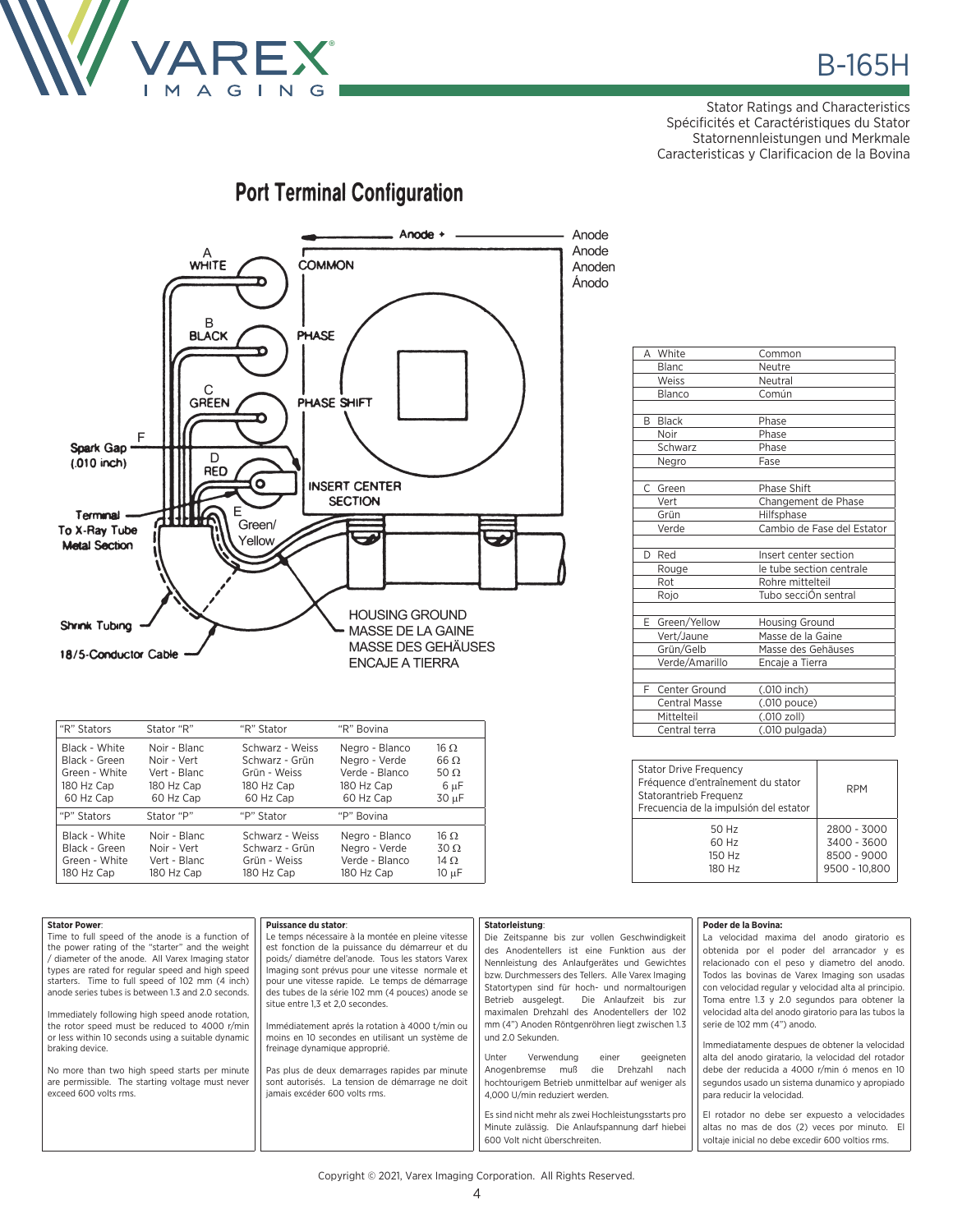

٦

X-ray Tube Assembly Heating and Cooling Curve Abaque de Échauffement Refroidissement de l'ensemble Röntgenstrahler Erwärmungs- und Abkühlkurven Curvas de calentamiento / enfriamento de la unidad radiogena



| <b>Caution:</b> |                       |  |
|-----------------|-----------------------|--|
|                 | Housings configured y |  |

| Lautivii.<br>Housings configured with heat exchangers<br>having long hoses ( $> 5$ ft or 1.5 m) are not<br>configured for operation separate from the<br>associated heat exchanger. In such cases,<br>the tube unit must not be operated unless<br>properly coupled to the heat exchanger.<br>Reference the specific heat exchanger's<br>product data sheet for the associated cooling<br>curves. | rictautivii.<br>Les Gaines configurés avec des échangeurs<br>de chaleur ayant de longs tuyaux (> 5 pi ou<br>1,5 m) ne sont pas configurés pour l'opération<br>séparé de l'échangeur de chaleur associé.<br>Dans ce cas. l'unité à tubes ne doit pas être<br>utilisée à moins que correctement couplé<br>à l'échangeur de chaleur. Référez-vous à la<br>fiche technique de produit de l'échangeur<br>de chaleur spécifique pour les courbes de<br>refroidissement associées. | , ,,,,,,,,,<br>Strahlergehäuse konfiguriert mit<br>einem<br>Wärmtauscher und längeren Schläuchen (> 5ft<br>oder 1,5m) sind nicht dazu ausgelegt, ohne den<br>entsprechenden Wärmtauscher betrieben zu<br>werden. In solchen Fällen darf die Strahlereinheit<br>nicht genutzt werden, falls der Wärmetauschet<br>nicht korrekt gekoppelt ist. Verweise zu den<br>entsprechenden Abkühlkurven sind dem<br>Datenblatt des jeweiligen Wärmetauschers zu<br>finden. | rictautivii.<br>Las corazas con intercambiador de calor que<br>tienen mangueras largas $(>1.5$ m o 5 ft) no<br>están preparadas para el funcionamiento<br>independiente desde el intercambiador de<br>calor asociado. En esos casos, la unidad<br>de ravos-x no debe utilizarse a menos que<br>el intercambiador de calor esté acoplado<br>correctamente. Más información en la hoja<br>de datos específica de los intercambiadores<br>de calor para las curvas de enfriamiento<br>asociadas. |
|---------------------------------------------------------------------------------------------------------------------------------------------------------------------------------------------------------------------------------------------------------------------------------------------------------------------------------------------------------------------------------------------------|-----------------------------------------------------------------------------------------------------------------------------------------------------------------------------------------------------------------------------------------------------------------------------------------------------------------------------------------------------------------------------------------------------------------------------------------------------------------------------|----------------------------------------------------------------------------------------------------------------------------------------------------------------------------------------------------------------------------------------------------------------------------------------------------------------------------------------------------------------------------------------------------------------------------------------------------------------|-----------------------------------------------------------------------------------------------------------------------------------------------------------------------------------------------------------------------------------------------------------------------------------------------------------------------------------------------------------------------------------------------------------------------------------------------------------------------------------------------|
| Note:<br>Heat inputs into housing include tube power,<br>filament power, and stator power. Heating<br>curves based on no restrictions of natural<br>convection around tube housing assembly.                                                                                                                                                                                                      | <b>Remarque:</b><br>L'apport calorifique dans la gaine incult la<br>puissance du tube, du filament et du stator.<br>Courbes d'échauffement basées sur une<br>circulation d'air naturelle sans entrave autour<br>de l'ensemble gaine-tube.                                                                                                                                                                                                                                   | Anmerkungen:<br>Die Wärmeskurven<br>berücksichtigen die<br>Verlustleistung aus der Anode, der Kathode<br>und des Stators. Die Heizkurven basieren<br>auf keinerlei Einschränkung der natürlichen<br>Konvektion aus<br>der Umgebung der<br>Strahlerhaube.                                                                                                                                                                                                       | Nota:<br>La energia del encaje incluye el poder del<br>tubo, el poder del filamento y el poder de la<br>bovina. Las curvas de calentamiento no son<br>afectadas por el calor natural creado en la<br>parte exterior del encaie.                                                                                                                                                                                                                                                               |